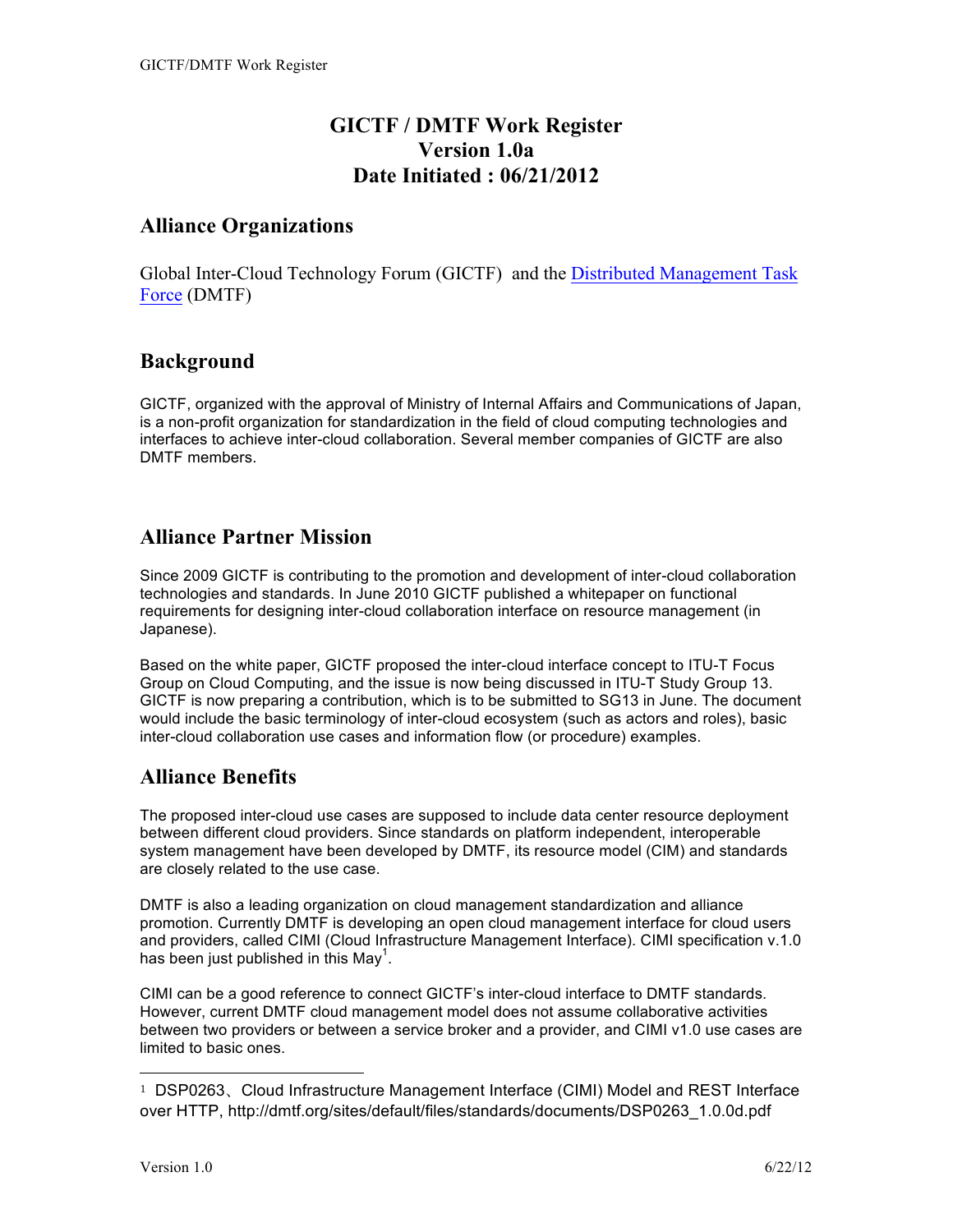Another related topic is the alliance between DMTF and TM-Forum, a standardization organization for telecommunication services. They are currently coordinating their terminologies and system models (i.e. CIM for ICT vendors and SID for telecom service providers). Their work does not include designing inter-cloud interface or related network protocols so far, but their coordination work should be closely related to GICTF activities.

### **Standards Development**

From above observations we can see the following possible liaison activities between GICTF and DMTF.

1. Coordination on cloud management model/terminology

 GICTF is working on the coordination of cloud eco-system model/terminology including multiprovider collaboration. DMTF is more focused on cloud management model for a single provider. Two parties can collaborate to coordinate their model/terminology to connect their models and interfaces smoothly. DMTF-TM Forum coordination work can be a reference for this work.

2. Coordination on inter-cloud management use cases and resource models

 Upon agreement on the cloud management mode/terminology, two parties can work on the coordination of inter-cloud management use cases and resource models, which could be applied to future versions of inter-cloud interface or CIMI interface.

The joint collaborative work can contribute the development and adoption of the standards for different cloud computing environments and services collaborating together without preparing vendor specific and/or domain specific customization effort.

### **Milestones / Dates**

The work will start with bi-directional exchange of information provided by both parties. Below is the list of documents/specifications that will be provided.

#### **By GICTF:**

•Intercloud Interface Specification Draft (Cloud Resource Data Model) •Intercloud Interface Specification Draft (Intercloud Protocol)

• ITU-T SG13 Contribution documents (in June)

### **By DMTF:**

• DSP ISO102 v1.0.0, Architecture for Managing Clouds (whitepaper)

• DSP0263 v1.0.0, Cloud Infrastructure Management Interface (CIMI) Model and REST Interface over HTTP

• DSP2027 v1.0.0, Cloud Infrastructure Management Interface (CIMI) Primer

The work will begin with the discussion of the relevant cloud model and management use cases. Working groups responsible for the coordination work in both parties would be assigned later. Details of the discussion schedule, milestones, and deliverables are specified by the groups

### **Work Register Review Date**

The work register should be formally reviewed and updated annually.